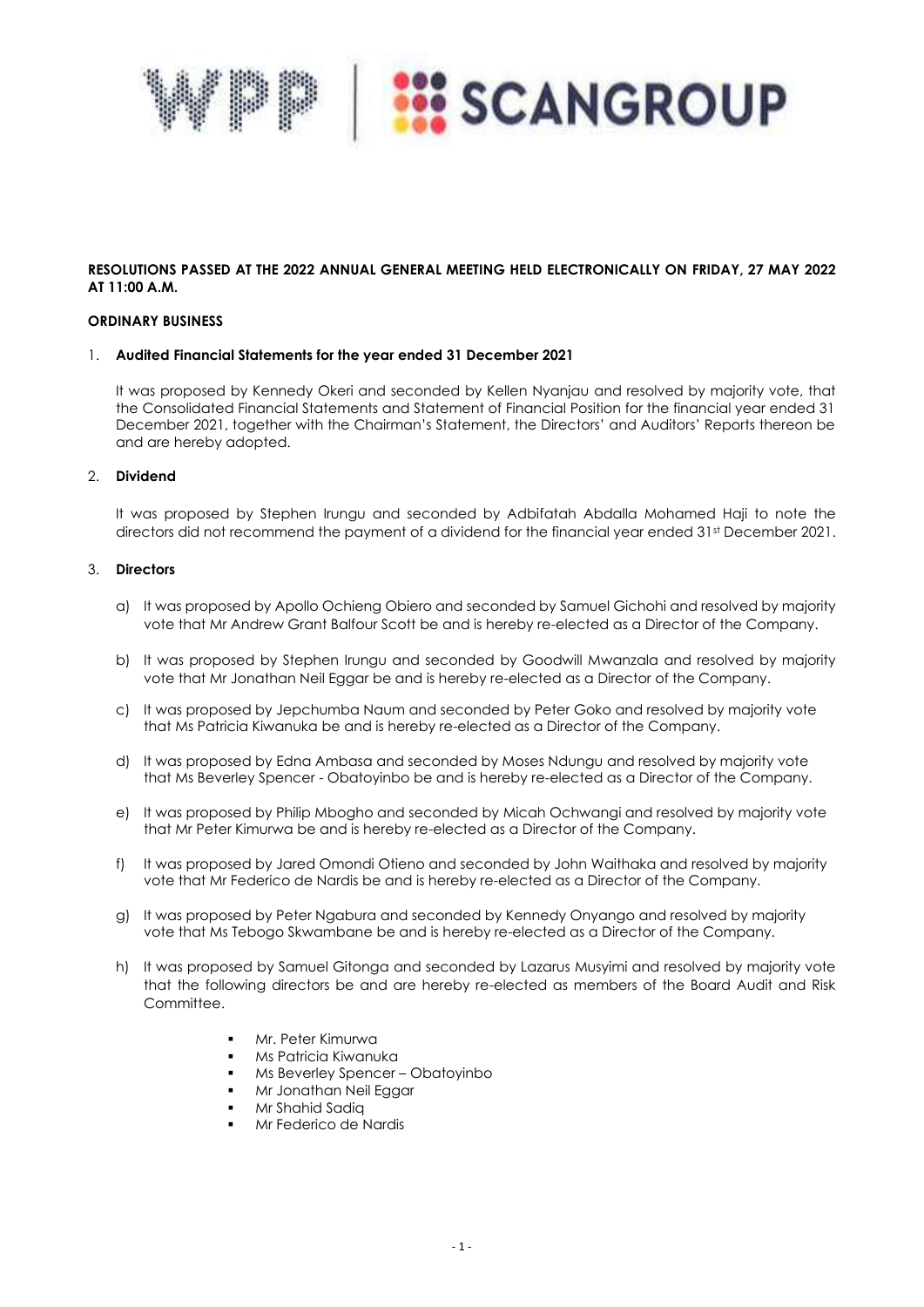### 4. **Directors Remuneration**

- a) It was proposed by Bernard Kagoiya and seconded by Jobondo Jackson Nyaodhe and resolved by majority vote that the Directors' Remuneration Policy as shown in the audited Financial Statements for the year ended 31 December 2021 be and is hereby approved.
- b) It was proposed by Patrick Gitau and seconded by Kennedy Odhiambo and resolved by majority vote that the Directors' Remuneration Report as shown in the audited Financial Statements for the year ended 31 December 2021 be and is hereby approved.

## 5. **Auditors**

It was proposed by Milcah Nyambura and seconded by John Maina and resolved by a majority vote to reappoint Messrs Deloitte & Touche, in office as the Company's Auditors in accordance with the provisions of Section 721 (2) of the Companies Act, 2015. It was further resolved by a majority vote, that the Directors be and are hereby authorised to fix the Auditors' remuneration for the ensuing financial year.

The above is a true record of the resolutions passed at the 2022 Annual General Meeting of WPP Scangroup Plc.

## **BY ORDER OF THE BOARD**

WNfumba

Winnie Jumba Company Secretary

27 May 2022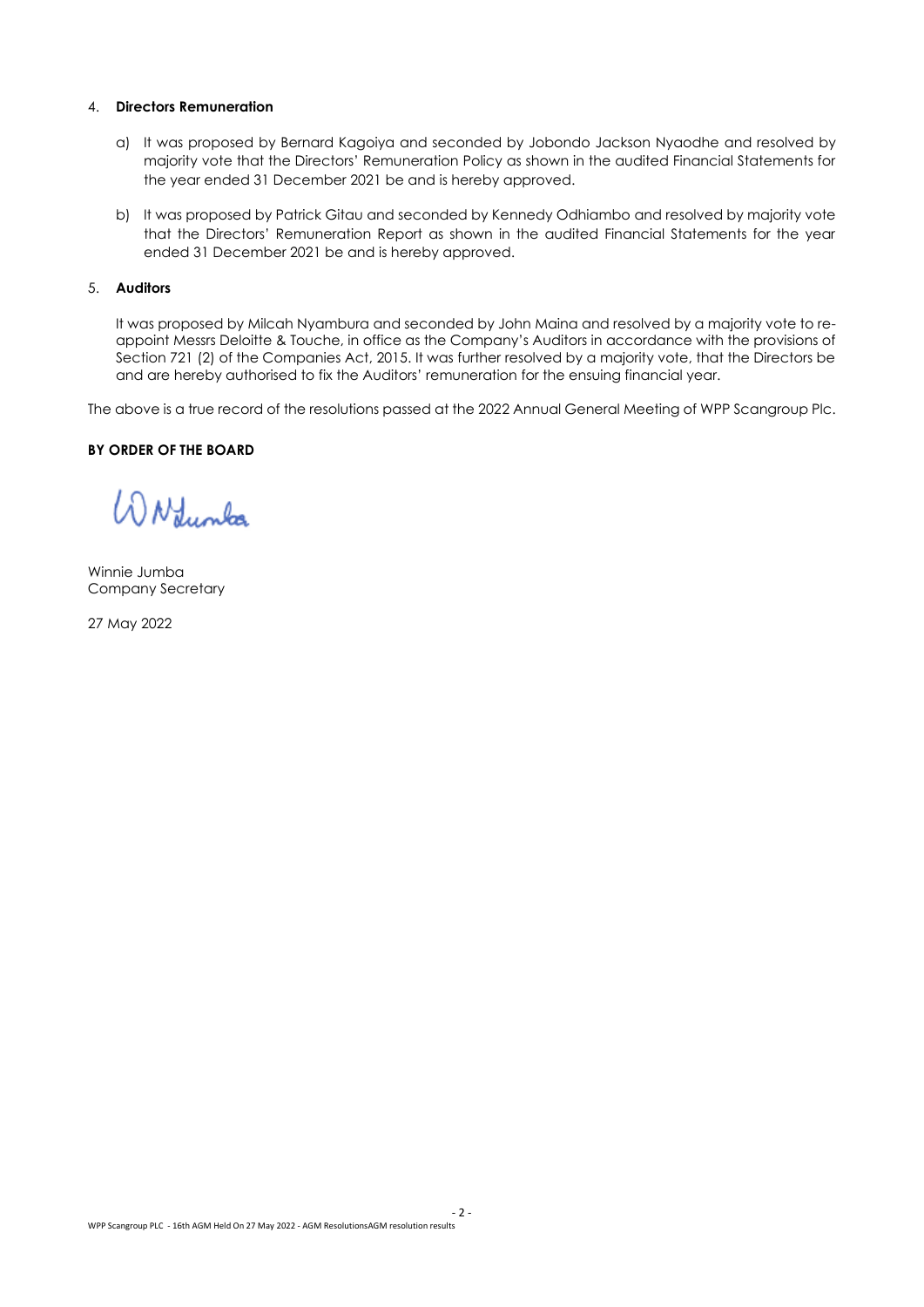# **WPP SCANGROUP PLC - ANNUAL GENERAL MEETING**

# **POLLING RESULTS**

Following are the polling results for all the resolutions put forward for determination to the shareholders attending the 16<sup>th</sup> Annual General Meeting WPP Scangroup Plc held on 27<sup>th</sup> May 2022 at 11:00AM by virtual means.

|    | <b>RESOLUTION</b>                                                                                                                                                                                         | <b>Voted</b><br>in.<br>Favour | %<br>In.<br>Favour | <b>Voted</b><br><b>Against</b> | % Against | <b>Abstain</b><br>ed | $\%$<br><b>Abstain</b><br>ed | <b>RESULT</b> |
|----|-----------------------------------------------------------------------------------------------------------------------------------------------------------------------------------------------------------|-------------------------------|--------------------|--------------------------------|-----------|----------------------|------------------------------|---------------|
| 3. | To receive and, if approved, adopt<br>the audited Balance Sheet and<br>Accounts for the year ended 31<br>December 2021, together with the<br>Chairman's, the Directors' and<br>Auditor's Reports thereon. | 245,688,750                   | 99.99%             | 500                            | 0%        | 13,700               | 0.01%                        | <b>PASSED</b> |
| 4. | To note that the Directors do not<br>recommend the payment of a<br>dividend for the financial year<br>ended 31st December 2021.                                                                           | 243,561,530                   | 99.13%             | 1,986,660                      | 0.81%     | 154,760              | 0.06%                        | <b>PASSED</b> |
| 5. | Directors:<br>a) In accordance with the                                                                                                                                                                   |                               |                    |                                |           |                      |                              |               |
|    | provisions of Article 30.1 of the<br>Company's Articles of Association:                                                                                                                                   |                               |                    |                                |           |                      |                              |               |
|    | • Mr Andrew Grant Balfour Scott<br>retires by rotation and being<br>eligible, offers himself for re-<br>election.                                                                                         | 245,552,110                   | 99.94%             | 143,180                        | 0.06%     | 7,660                | 0%                           | <b>PASSED</b> |
|    | • Mr Jonathan Neil Eggar retires at<br>this meeting and being eligible,<br>offers himself for re-election.                                                                                                |                               |                    |                                |           |                      |                              |               |
|    | In accordance with the<br>b)<br>provisions of Article 29.5 of the<br>Company's Articles of Association                                                                                                    | 245,515,170                   | 99.92%             | 184,820                        | 0.08%     | 3,960                | 0%                           | <b>PASSED</b> |
|    | i) Ms Patricia Kiwanuka who was<br>appointed during the year retires at<br>this meeting and being eligible,<br>offers herself for re-election.                                                            | 245,554,170                   | 99.94%             | 147,620                        | 0%        | 3,360                | 0%                           | <b>PASSED</b> |
|    | Beverley<br>ii)<br>Ms<br>Spencer-<br>Obatoyinbo who was appointed<br>during the year retires at this<br>meeting and being eligible, offers<br>herself for re-election.                                    | 245,522,470                   | 98.93%             | 176,640                        | 0.07%     | 3,840                | 0%                           | <b>PASSED</b> |
|    | iii) Mr Peter M. Kimurwa, who was<br>appointed during the year retires at<br>this meeting and being eligible,<br>offers himself for re-election.                                                          | 245,547,430                   | 99.94%             | 151,680                        | 0.06%     | 3,840                | 0%                           | <b>PASSED</b> |